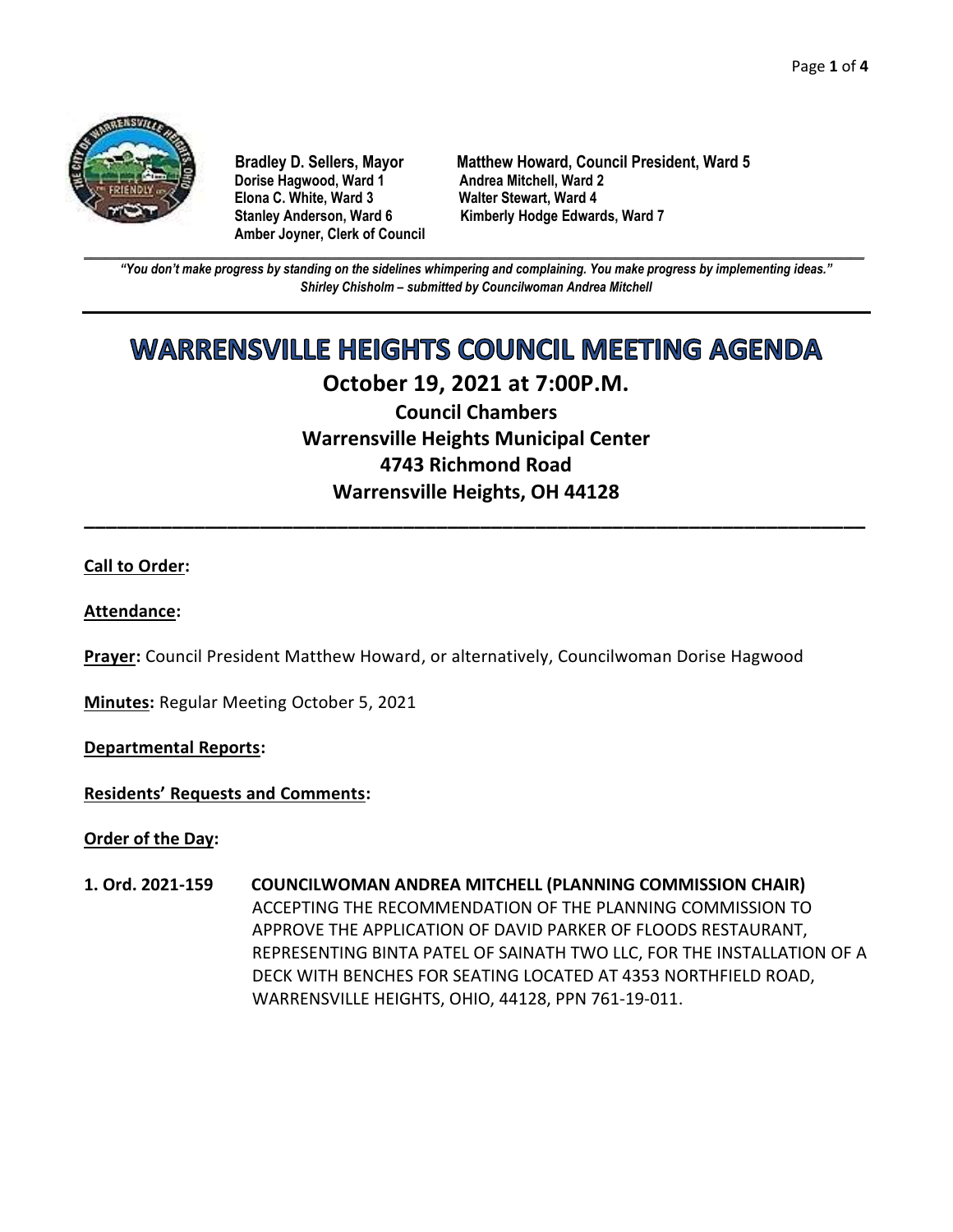**2. Ord. 2021-160 COUNCILWOMAN ANDREA MITCHELL (PLANNING COMMISSION CHAIR)** ACCEPTING THE RECOMMENDATION OF THE PLANNING COMMISSION TO APPROVE THE APPLICATION OF NICK BRADAC OF OSPORTS/THE OSBORN ENGINEERING COMPANY, REPRESENTING THE WARRENSVILLE HEIGHTS CITY SCHOOL DISTRICT, FOR THE CONSTRUCTION OF THE NEW MIDDLE SCHOOL AND HIGH SCHOOL ATHLETIC COMPLEX LOCATED AT 4270 WARRENSVILLE CENTER ROAD, WARRENSVILLE HEIGHTS, OHIO, 44128, PPN 761-17-001.

**3. Ord. 2021-161 COUNCILWOMAN ANDREA MITCHELL (PLANNING COMMISSION CHAIR)** ACCEPTING THE RECOMMENDATION OF THE PLANNING COMMISSION TO APPROVE THE APPLICATION OF SKODA CONSTRUCTION, INC., REPRESENTING ISHMAEL MARTIN, FOR THE CONSTRUCTION OF A NEW SINGLE FAMILY HOME LOCATED AT 26826 RUE SAINT GABRIEL COURT, WARRENSVILLE HEIGHTS, OHIO, 44128, PPN 763-08-079.

- **4. Ord. 2021-162 COUNCILWOMAN ANDREA MITCHELL (PLANNING COMMISSION CHAIR)** ACCEPTING THE RECOMMENDATION OF THE PLANNING COMMISSION TO APPROVE THE APPLICATION OF SKODA CONSTRUCTION, INC., REPRESENTING JOHN HORTON, FOR THE CONSTRUCTION OF A NEW SINGLE FAMILY HOME LOCATED AT 4444 SAINT GERMAIN BOULEVARD, WARRENSVILLE HEIGHTS, OHIO, 44128, PPN 763-08-044.
- **5. Ord. 2021-163 COUNCILWOMAN ANDREA MITCHELL (PLANNING COMMISSION CHAIR)** ACCEPTING THE RECOMMENDATION OF THE PLANNING COMMISSION TO APPROVE THE APPLICATION OF OVERLOOK SQUARE LLC, REPRESENTING THE SAME, FOR THE REPLACEMENT OF PANELS ON THREE (3) EXISTING FREESTANDING SIGNS LOCATED AT 4620-4630-4640 RICHMOND ROAD, WARRENSVILLE HEIGHTS, OHIO, 44128, PPN 763-27-013.
- **6. Ord. 2021-164 COUNCILWOMAN ANDREA MITCHELL (PLANNING COMMISSION CHAIR)** ACCEPTING THE RECOMMENDATION OF THE PLANNING COMMISSION TO APPROVE THE APPLICATION OF ALDO DURE OF BE NEXT AWNINGS & GRAPHICS INC., REPRESENTING INTERSTATE DEVELOPMENT LIMITED PARTNERSHIP, FOR THE INSTALLATION OF SIGNAGE LOCATED AT 21901 EMERY ROAD, WARRENSVILLE HEIGHTS, OHIO, 44128, PPN 761-21-008.

```
7. Ord. 2021-165 MAYOR BRADLEY D. SELLERS
      AUTHORIZING THE MAYOR TO ENTER INTO A MASTER SERVICES AGREEMENT 
      WITH PARAMOUNT PREFERRED SOLUTIONS, INC. TO PROVIDE SERVICES AS A 
      THIRD PARTY ADMINISTRATOR FOR OHIO WORKERS' COMPENSATION FROM 
      JANUARY 1, 2022 TO DECEMBER 31, 2023.
```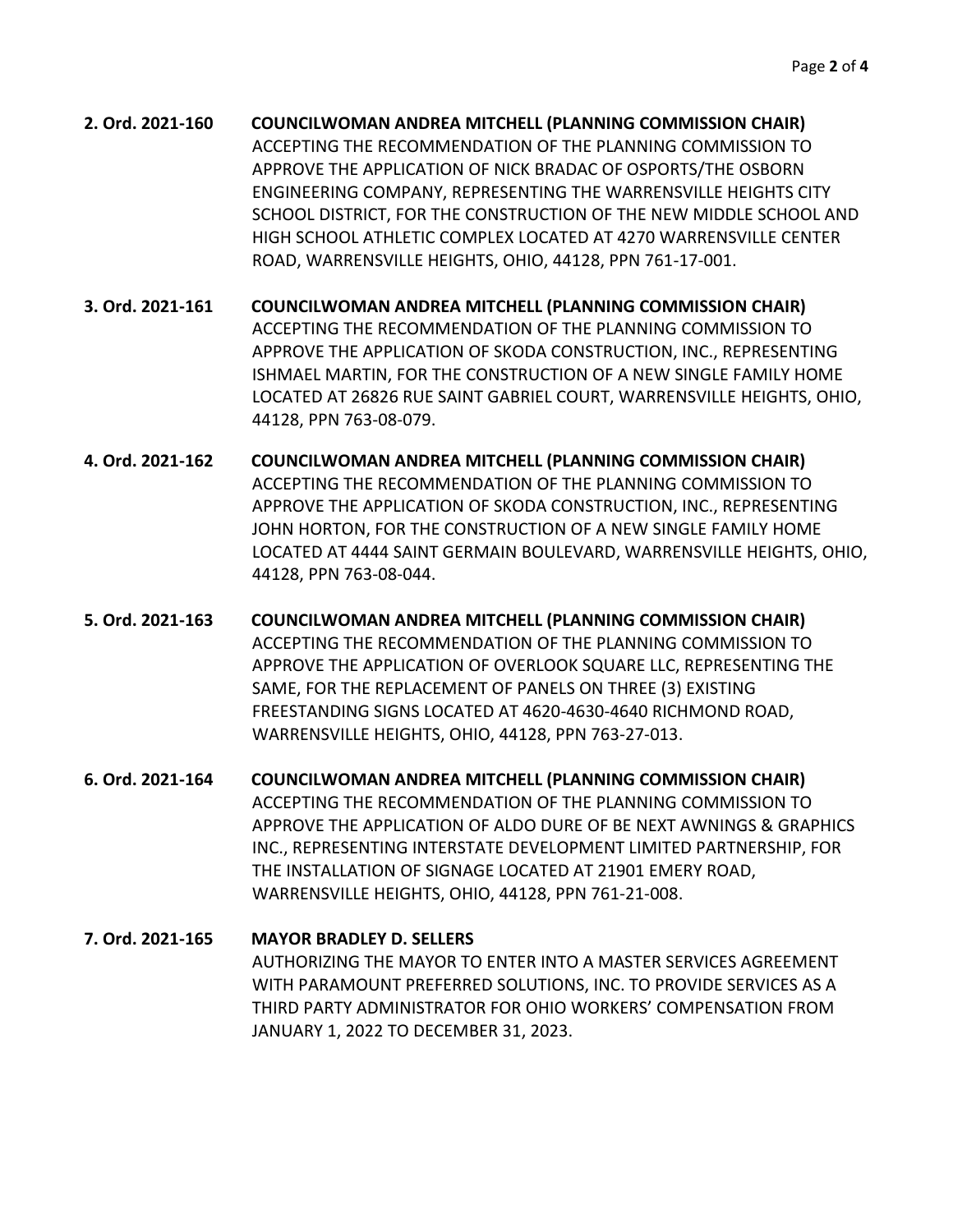#### **8. Ord. 2021-166 MAYOR BRADLEY D. SELLERS**

AUTHORIZING THE MAYOR TO ENTER INTO A COOPERATION AGREEMENT WITH THE COUNTY OF CUYAHOGA FOR THE REHABILITATION OF MILES ROAD FROM EAST OF GREEN ROAD TO THE EAST CORPORATION LIMIT AND WARRENSVILLE CENTER ROAD FROM I-480 TO THE NORTH CORPORATION LIMIT IN THE CITY OF WARRENSVILLE HEIGHTS, AND DECLARING AN EMERGENCY.

### **9. Ord. 2021-167 MAYOR BRADLEY D. SELLERS**

APPOINTING JEFFREY GATES AS THE DIRECTOR OF COMMUNICATIONS AND ACTIVITIES FOR THE CITY OF WARRENSVILLE HEIGHTS, AND DECLARING AN EMERGENCY.

#### **10. Ord. 2021-168 MAYOR BRADLEY D. SELLERS**

AUTHORIZING THE ADMINISTRATION TO PURCHASE FITNESS EXERCISE EQUIPMENT IN THE AMOUNT OF \$22,766.18 FROM SPECIALTY FITNESS EQUIPMENT, LLC FOR THE SERVICE DEPARTMENT OF THE CITY OF WARRENSVILLE HEIGHTS LOCATED AT 19700 MILES ROAD, WARRENSVILE HEIGHTS, OHIO 44128.

#### **11. Ord. 2021-169 MAYOR BRADLEY D. SELLERS**

AUTHORIZING THE MAYOR TO MAKE A DONATION IN THE AMOUNT OF \$25,000.00 TO THE BOB NANCE BASKETBALL ACADEMY TO HELP SUBSIDIZE THE COST OF THE ACADEMY'S BASKETBALL TRAINING FOR CHILDREN RESIDING IN THE CITY OF WARRENSVILLE HEIGHTS, AND DECLARING AN EMERGENCY.

#### **12. Ord. 2021-170 MAYOR BRADLEY D. SELLERS**

AUTHORIZING THE MAYOR TO ENTER INTO AN AGREEMENT WITH FLOCK GROUP, INC. FOR THE PURCHASE, INSTALLATION AND USE OF LICENSE PLATE READERS THROUGHOUT THE CITY OF WARRENSVILLE HEIGHTS IN THE AMOUNT OF \$120,750.00 PURSUANT TO ARTICLE VI, SECTION 5 OF THE CHARTER OF THE CITY OF WARRENSVILLE HEIGHTS, AND DECLARING AN EMERGENCY.

#### **13. Res. 2021-041 MAYOR BRADLEY D. SELLERS**

AUTHORIZING THE MAYOR TO TRANSFER THE VACANT LAND LOCATED AT 19317 LONGBROOK ROAD, WARRENSVILLE HEIGHTS, OHIO 44128, PPN 761-15-023 TO THE CUYAOGA COUNTY LAND REUTILIZATION CORPORATION, AND DECLARING AN EMERGENCY.